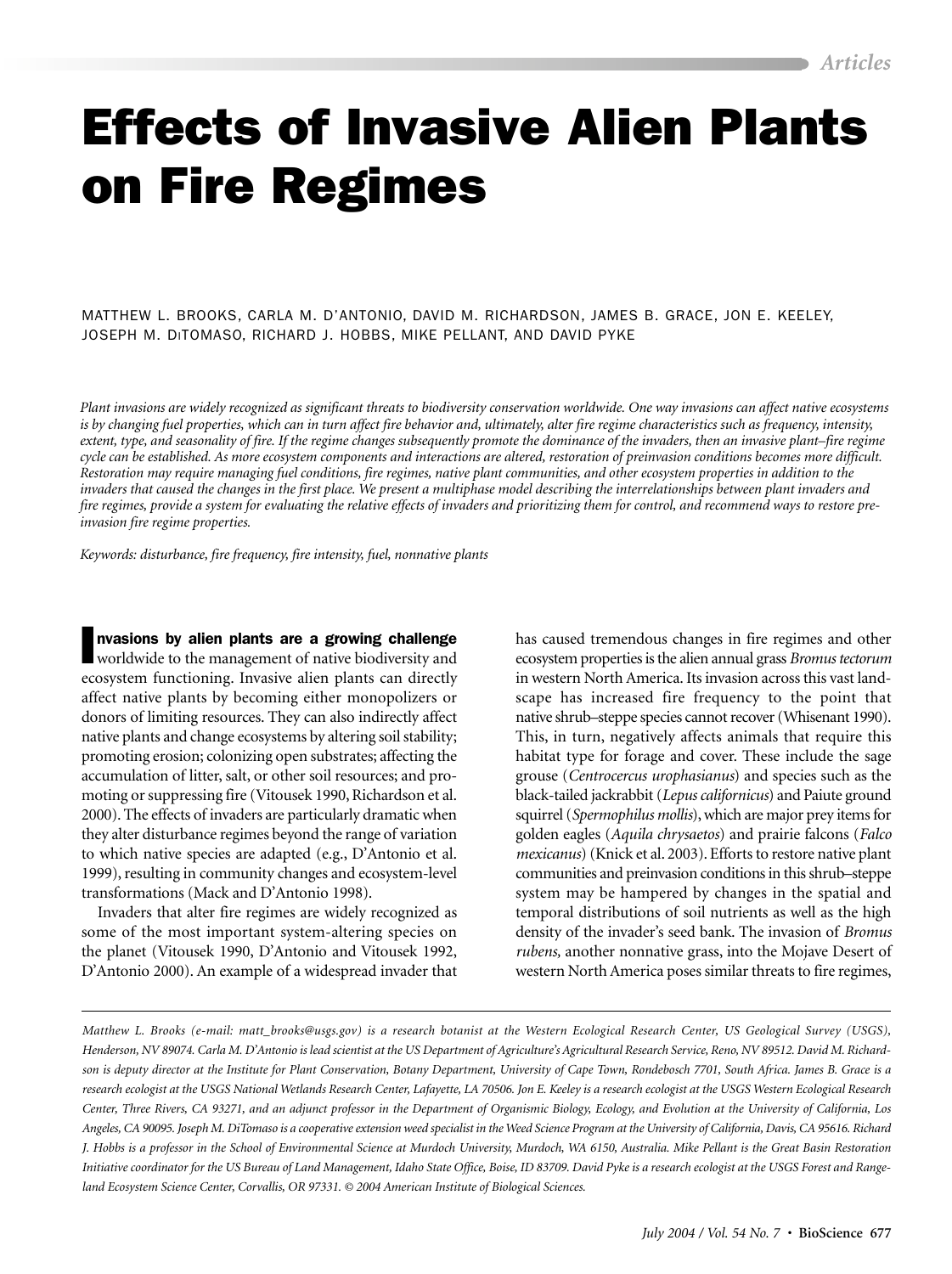# *Articles*

native plants, and the federally threatened desert tortoise (*Gopherus agassizii*) (Brooks and Esque 2002). Thus, plant invasions that alter fire regimes can have repercussions that ripple throughout ecosystems, and these multiple effects may complicate the task of restoring ecosystems to preinvasion conditions.

Some of the effects of plant invasions on fire regimes have been previously described (e.g., D'Antonio and Vitousek 1992, Mack and D'Antonio 1998, D'Antonio 2000), but these examples largely focus on one well-known type of change, namely, grass invasions that increase fuel-bed flammability, and on the positive feedback cycle that can develop between invasive grasses and the frequency, size, spatial pattern, and, in some cases, intensity of fires. There are other important ways in which plant invaders can affect fuels and fire regimes, but these have not been documented as thoroughly, either because they have not yet been studied or because they are less common.

In this article, we describe the full range of pathways through which plant invaders can change fuel properties and, in doing so, alter fire regimes. It is not our purpose to conduct a thorough review of this topic. Rather, we present a general conceptual model of the invasive plant–fire regime cycle that summarizes the various possible interrelationships between invasive plants, fuels, and fire regimes, including indirect links through native plants and other ecosystem properties. We also present a system designed to help managers determine what can be done at various phases of the invasive plant–fire regime cycle to prevent further changes and reverse the changes that have already occurred.

## What is a fire regime, and why is it important?

Fire is a type of disturbance (*sensu* Sousa 1984), and ecosystems are partly defined on the basis of disturbance regimes of specific frequency, intensity, extent, type, and seasonality (*sensu* Pickett and White 1985) (figure 1). Fire frequency may be defined as a measure of the fire cycle (average time for fire to burn an area equal in size to the given area of interest) or of the fire return interval (average time before fire reburns a given area, also called the fire recurrence interval). We use the latter definition in this article. Fire intensity, the amount of heat released per unit of time, is related to fire severity, which is the effect of this heat release on biotic and abiotic ecosystem properties. Fire extent includes both the size and the spatial homogeneity of burning. Fires have traditionally been classified according to fire type, which includes the categories of ground fire (e.g., peat-bog fires), surface fire (e.g., grass fires), and crown fire (e.g., forest-canopy fires). Seasonality refers to the annual window of fire activity and is largely determined by the ability of fuels to ignite and carry fire.

Disturbance regimes affect ecosystem properties such as the rates of soil erosion or formation and the pathways and temporal patterns of nutrient cycling and energy flow. Disturbance regimes can also act as a selective force affecting the lifehistory traits of individual species and the composition, structure, and emergent properties of entire groups of organisms. Over evolutionary time, fire regimes can promote coexistence of plant species, with different life forms dominating at different stages of postfire succession (Cowling 1987).

Fire regimes are affected by spatial and temporal variations in topography, climate, and fuel (figure 1). Although topography changes over geologic time, regional climate can potentially shift within the scale of centuries to decades, and fuel conditions can change within a day following a major disturbance. Rapid fuel changes can also rapidly change microclimates within vegetation stands. Fuels are the one ecosystem component that is inextricably linked with fire regime by feedback loops through other ecosystem properties and plants (figure 1). Shifts outside the natural range of fuel conditions can result in directional shifts in fire behavior and fire regime



*Figure 1. The fire regime cycle before plant invasion.*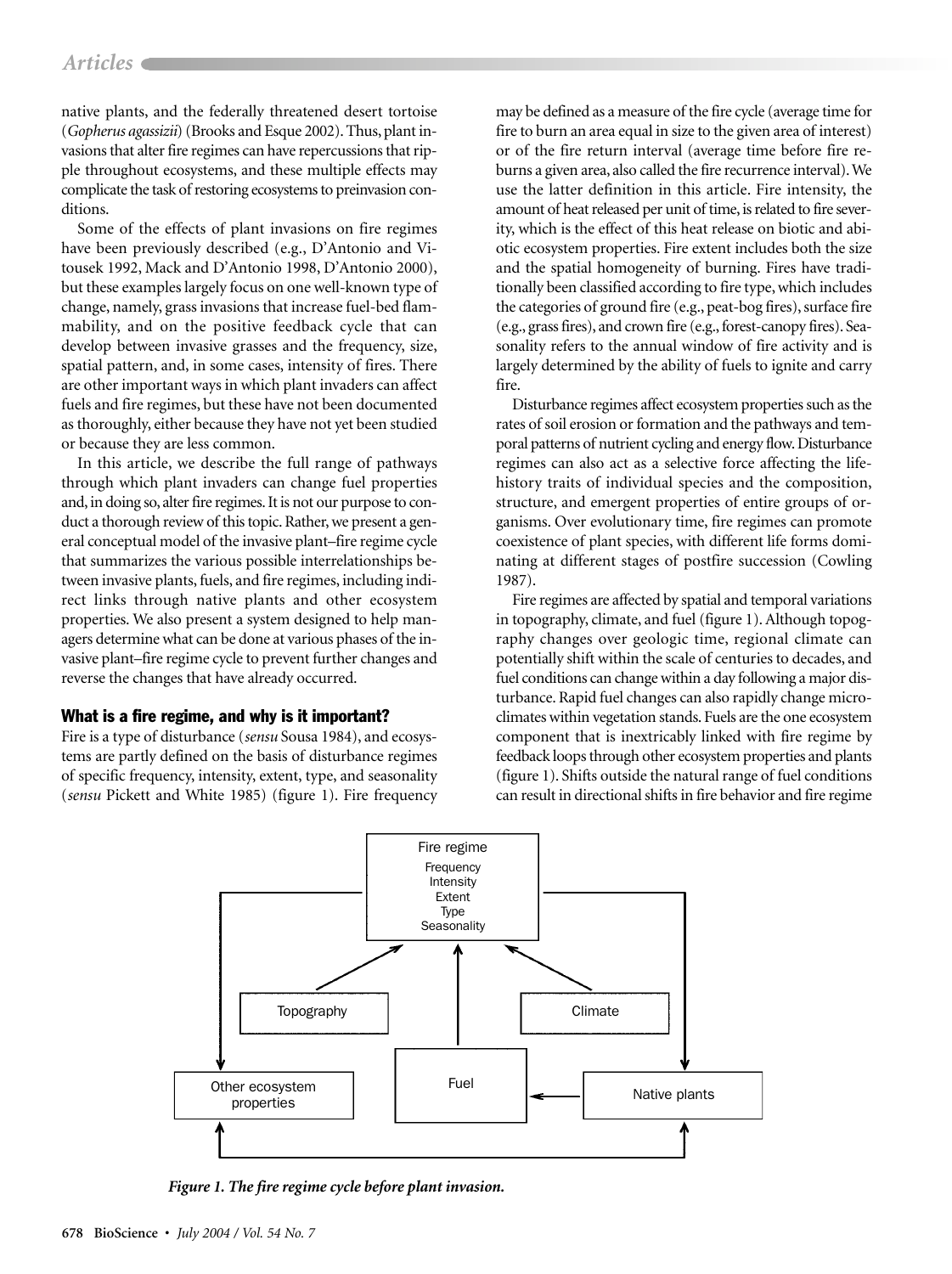properties, which may result in localized extirpation of species that cannot persist under the new regime. The new fire regime, coupled with the localized loss of native plant species, creates opportunities for other species to colonize or expand their cover in sites they could not previously dominate. Many invasive alien species are well suited for rapid dispersal into altered landscapes and persistence under altered disturbance regimes (D'Antonio et al. 1999). In fact, invasive plants can first cause altered fire regimes by changing fuel conditions and then flourish under the new conditions they create.

## Fuel properties and their effects on fire regimes

Fuels are generally categorized into types based on the predominant physiognomic structure of the vegetation (e.g., grassland, shrubland, or forest fuels). These types are further defined by various combinations of fuel "layers,"based on their vertical arrangement on the landscape (e.g., ground, surface, or crown fuels). Fuel types and fuel layers directly influence the types of fire that can occur. For example, crown fires cannot occur without crown fuels. In addition, crown fuels must either be continuous enough to carry fire on their own (e.g., an active crown fire) or be supplemented by surface and ladder fuels (flammable material extending between surface and crown fuels) that carry fire along the surface between crown gaps and then from the surface back into the crown (e.g., a passive crown fire). This example does not begin to consider the various other fuel properties that can affect fire behavior and ultimately fire regimes. To accurately evaluate the effects of fuels on fire regimes, one must consider more detailed intrinsic and extrinsic properties of fuels.

Intrinsic fuel properties are those that are characteristic of the plants themselves. These properties primarily affect fire frequency, intensity, and seasonality (table 1). One such property is fuel moisture content (DeBano et al. 1998). Physiological condition and phenological stage of development affect the moisture content of live plant tissue. In contrast, the moisture content of dead tissue is affected by the ratio between the surface area of a fuel particle and the volume of that particle, which is often classified into various stem-diameter size classes (e.g., time lag moisture classes; DeBano et al. 1998). The more fuel volume is exposed to the external environment, the more rapidly the fuel's moisture content increases or decreases in response to changes in environmental moisture levels (e.g., relative humidity). As fuel moisture declines, so too does the amount of heat required from an ignition source to ignite the fuel. Two other intrinsic fuel properties are the chemical volatility and heat content of plant tissue (DeBano et al. 1998). These relate to the ignitability of fuel and the amount of heat produced when it burns.

Extrinsic fuel properties are those that relate to the way plants are arranged on the landscape. These properties can affect all aspects of the fire regime (table 1). They include the amount of fuel per unit area, the small-scale packing ratio of fuel, and the fuel continuity within a site and across the landscape (DeBano et al. 1998). The amount of fuel, typically referred to as the fuel load, is one of the primary determinants of fire intensity. The packing ratio is the amount of fuel per unit volume of space, which affects the rate of fuel combustion. For a given fuel type, combustion is maximized at a particular ratio of fuel to oxygen. Departures above or below this ratio reduce the combustion rate and thus the ignitability and flammability of fuels, affecting fire frequency, intensity, and seasonality. Horizontal fuel continuity affects the frequency of fire and its extent as it spreads across the landscape. Vertical fuel continuity affects fire type (e.g., surface fire versus crown fire) as the fire spreads vertically from ground fuels, through ladder fuels, and up into the canopy.

Plant invasions have the potential to cause rapid directional changes in all of the above fuel properties, and thus to alter fire regimes, especially when multiple invaders act synergistically to accelerate change. In perhaps most cases, plant invasions that change fire regimes do so by altering more than one fuel and fire regime property. For example, grass invasions of shrublands, such as the *B. tectorum* invasion described earlier, increase fire frequency by increasing the fuel surfaceto-volume ratio, increasing horizontal fuel continuity, and creating a fuel packing ratio that facilitates ignition. At the same time, these invasions generally decrease, and change the spatial pattern of, fire intensity and soil heating as discontinuous, woody shrubland fuels are replaced by more continuous, herbaceous grassland fuels. In the following sections, we describe in more detail the various ways plant invasions can change intrinsic and extrinsic fuel properties and thus alter fire regimes.

# Effects of plant invasions on intrinsic fuel properties and fire regimes

Plant invasions often involve the establishment of new life forms which may have intrinsic fuel properties that differ from those of native species. However, relatively few such cases of altered intrinsic fuel properties have been reported in the literature.

Moisture content of plant tissue. Invasion of stem-succulent plants into shrublands increases the moisture content of live fuels, potentially making it more difficult for fire to ignite and spread. In California, the South African succulent *Carpobrotus edulis* invades postfire chaparral in maritime regions (Zedler and Scheid 1988). This species, in turn, negatively affects the recruitment and growth of native shrub species (e.g., D'Antonio and Mahall 1991), eventually leading to a conversion of maritime chaparral to a mix of succulent- and shrub-dominated vegetation. Although fuel characteristics of these vegetation types have not been explicitly compared, this community change should lead to increased live fuel moisture levels and reduce fuel combustion rates, fire spread rates, and fire intensity. Similar changes may occur as species of the stem succulent *Opuntia* invade Mediterranean shrublands in Europe and elsewhere.

Invasion of the nitrogen-fixing tree *Myrica faya* into grassdominated sites in Hawaii is likely to decrease the rate of fire spread, because *Myrica* typically maintains higher fuel mois-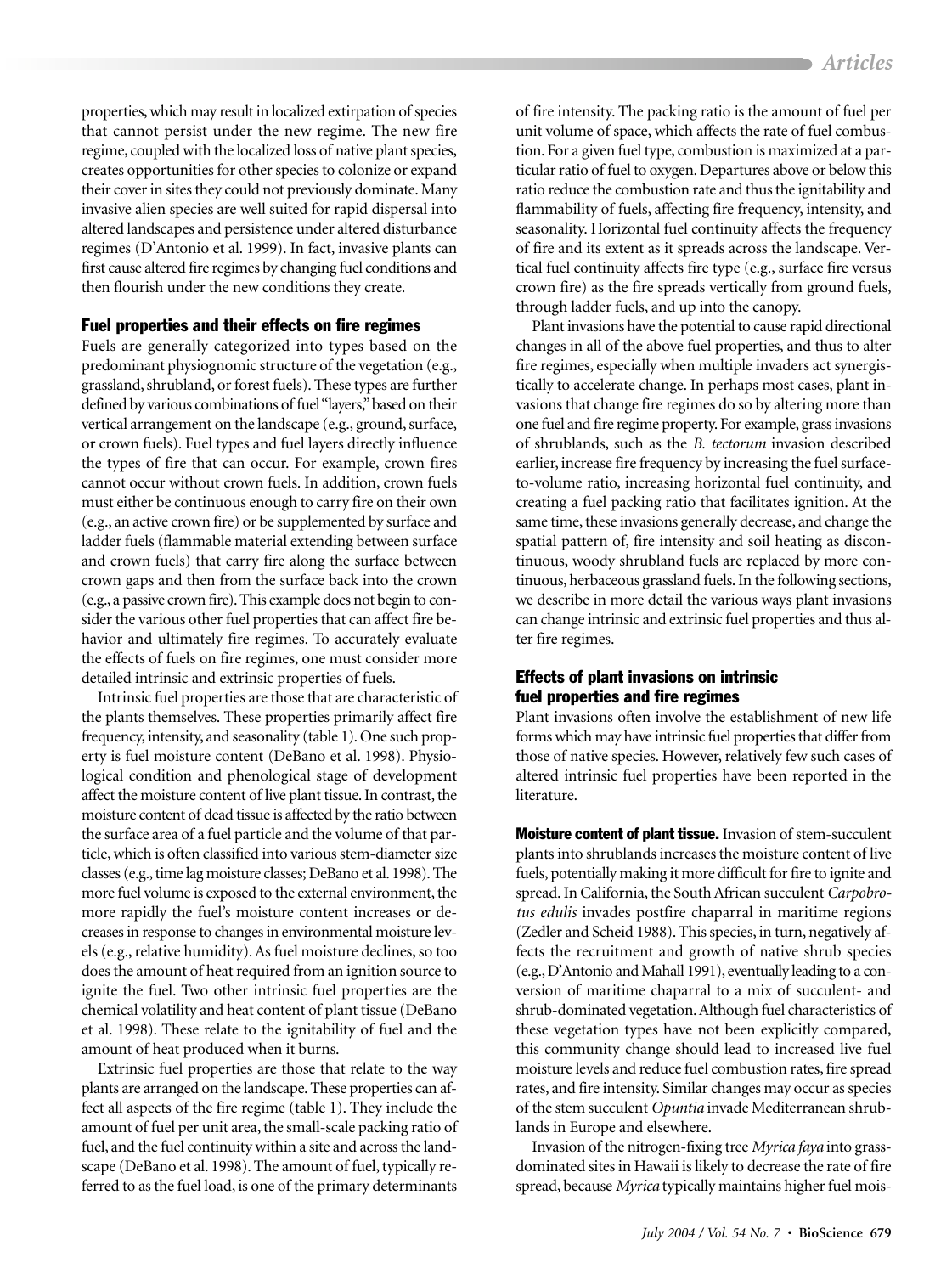|                                     | raoie rentendas of muen paint invasions can enanze paet ana pire regime properties.     |                                                                                                                                                                                                                                                                                                                                                                                                                                                                                                                                                                                                                                                                                                                     |  |
|-------------------------------------|-----------------------------------------------------------------------------------------|---------------------------------------------------------------------------------------------------------------------------------------------------------------------------------------------------------------------------------------------------------------------------------------------------------------------------------------------------------------------------------------------------------------------------------------------------------------------------------------------------------------------------------------------------------------------------------------------------------------------------------------------------------------------------------------------------------------------|--|
| <b>Fuel property changed</b>        | Fire regime properties changed                                                          | <b>Examples</b>                                                                                                                                                                                                                                                                                                                                                                                                                                                                                                                                                                                                                                                                                                     |  |
|                                     | Intrinsic fuel properties                                                               |                                                                                                                                                                                                                                                                                                                                                                                                                                                                                                                                                                                                                                                                                                                     |  |
| Increased plant tissue flammability | Increased fire frequency and intensity,<br>and increased annual window of fire activity | Trees: Eucalyptus spp. in North America (possible, but not<br>documented)                                                                                                                                                                                                                                                                                                                                                                                                                                                                                                                                                                                                                                           |  |
| Decreased plant tissue flammability | Decreased fire frequency and intensity, and<br>decreased annual window of fire activity | Succulents: Opuntia spp. in Europe (possible, but not<br>documented)<br>Herbs: Centaurea maculosa in North America (Xanthopoulos<br>1988)<br>Shrubs/trees: Acacia saligna in Africa (van Wilgen and<br>Richardson 1985); Myrica faya in the South Pacific (Tim<br>Tunison, Hawaii Volcanoes National Park, Honolulu, Hawaii,<br>personal communication, 14 October 2003)                                                                                                                                                                                                                                                                                                                                            |  |
|                                     | <b>Extrinsic fuel properties</b>                                                        |                                                                                                                                                                                                                                                                                                                                                                                                                                                                                                                                                                                                                                                                                                                     |  |
| Increased fuel load                 | Increased fire intensity                                                                | Perennial grasses: Andropogon gayanus in Australia (Rossiter<br>et al. 2003); Andropogon virginicus, Schizachytrium condensatum,<br>Melinis minutiflora, and Hyparrhenia rufa in the South Pacific<br>(Smith and Tunison 1992)<br>Trees: Melaleuca quinquenervia in North America (Gordon 1998)                                                                                                                                                                                                                                                                                                                                                                                                                     |  |
| Decreased fuel load                 | Decreased fire intensity                                                                | Annual grasses: Bromus spp. and Avena spp. in North<br>America (Keeley 2001)                                                                                                                                                                                                                                                                                                                                                                                                                                                                                                                                                                                                                                        |  |
| Increased horizontal continuity     | Increased fire frequency and extent                                                     | Annual grasses: Bromus tectorum (Whisenant 1990), Bromus<br>rubens, Schismus spp. (Brooks 1999), and Taeniatherum<br>caput-medusae (Young 1992) in North America<br>Perennial grasses: Andropogon gayanus (Rossiter et al. 2003),<br>Pennisetum polystachyum (Gill et al. 1990), and Cenchrus<br>ciliaris (Latz 1991) in Australia; Hyparrhenia rufa in Central<br>America (Bilbao 1995); Lolium perenne (Zedler 1983) in<br>North America; Hyparrhenia rufa, Melinis minutiflora, Panicum<br>Maximum, and Brachiaria spp. in South America (Blydenstein<br>1967); Andropogon virginicus, Schizachytrium condensatum,<br>Melinis minutiflora, and Hyparrhenia rufa in the South Pacific<br>(Smith and Tunison 1992) |  |
| Decreased horizontal continuity     | Decreased fire frequency and extent                                                     | Shrubs: Mimosa pigra in Australia (Braithwaite et al. 1989)<br>Trees: Schinus terebinthifolius (Doren and Whiteaker 1990)<br>and Sapium sebiferum (Grace 1998) in North America                                                                                                                                                                                                                                                                                                                                                                                                                                                                                                                                     |  |
| Increased vertical continuity       | Surface fire to crown fires                                                             | Vines: Cryptostegia grandiflora in Australia (Grice and Brown<br>1996)<br>Herbs: Chromolaena odorata in Africa (Richardson et al. 1997)<br>Perennial grasses: Andropogon gayanus (Rossiter et al. 2003)<br>in Australia; Imperata cylindrica (Lippincott 2000) and Arundo<br>donax (Bell 1997) in North America                                                                                                                                                                                                                                                                                                                                                                                                     |  |
| Decreased vertical continuity       | Crown fire to surface fires                                                             | Annual grasses: Bromus spp. and Avena spp. in North America<br>(Keeley 2001)                                                                                                                                                                                                                                                                                                                                                                                                                                                                                                                                                                                                                                        |  |
| Change in packing ratio             | Change in fire frequency, intensity, and annual<br>window of fire activity              | Shrubs: Acacia saligna and Hakea sericea in Africa<br>(van Wilgen and Richardson 1985)<br>Trees: Sapium sebiferum (Grace 1998) in North America                                                                                                                                                                                                                                                                                                                                                                                                                                                                                                                                                                     |  |

*Table 1. Methods by which plant invasions can change fuel and fire regime properties.*

ture than the dominant native grasses. Furthermore, in closed stands, the moisture content of *Myrica* leaf litter can be very high because of the high relative humidity in the subcanopy, which reaches 50% to 60% (Tim Tunison, Hawaii Volcanoes National Park, Honolulu, personal communication, 14 October 2003). However, extreme drought conditions could change these relationships.

Invasions by finely textured plants such as grasses typically produce standing dead fuels that dry rapidly in response to low soil moisture and atmospheric humidity, promoting fire ignitions earlier in the spring and later in the fall. Thus, these invasions increase the length of the fire season and may also increase the probability of ignition during the heart of the fire season. Even within postfire chaparral environments, alien grasses have a very different phenology than the native herba-

ceous flora.Alien grasses germinate in the fall and dry by early spring, in contrast to the native flora, which germinates in the winter and remains green much longer. Thus, alien grasses extend the fire season earlier into the spring months in chaparral (Keeley 2000). Invasions of coarsely textured woody species into grasslands may have the opposite effect (e.g., Drewa et al. 2001).

Chemical composition of plant tissue. Fuel chemistry may be important in promoting fire spread, if it results in slower or more rapid decomposition rates of plant tissue and therefore in higher or lower levels of dead fuel biomass during the fire season. In addition, chemical compounds in plants may either increase plant flammability (e.g., volatiles) or decrease it (e.g., minerals), all other fuel characteristics being equal.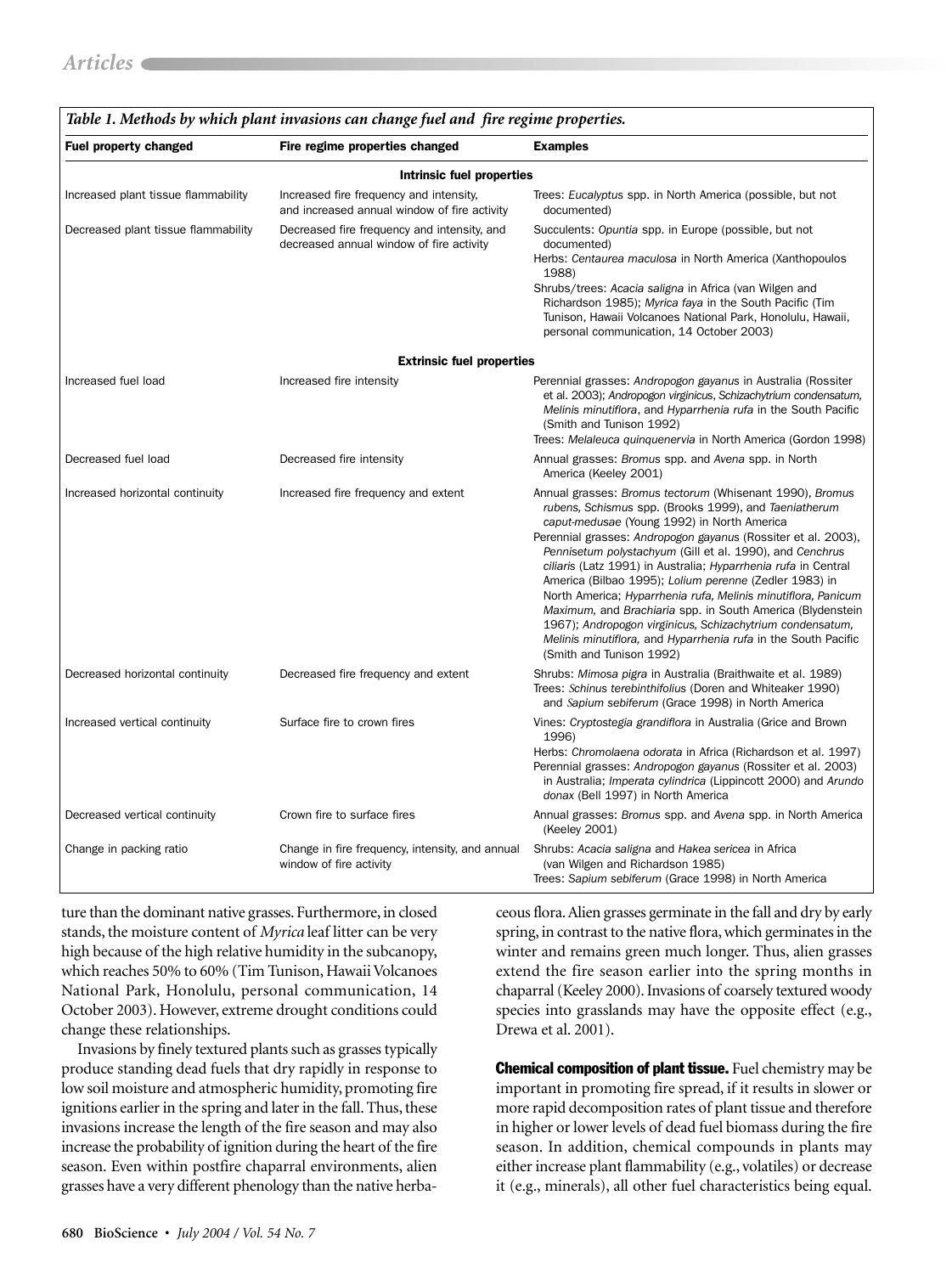However, some investigators have determined that differences in fuel chemistry between invaders and natives are typically small and may have little to do with observed variation in fire intensity (van Wilgen et al. 1990, Lippincott 2000). Essentially, these researchers suggest that other fuel properties have more influence on fire regimes.

## Effects of plant invasions on extrinsic fuel properties and fire regimes

New plant life forms introduced through invasions can change extrinsic fuel properties of vegetation stands. These types of changes have been more extensively documented than changes in intrinsic fuel properties caused by invasions.

Fuel loads. Increased fuel loads can increase fire intensity. Bilbao (1995) reports that African grass invaders can increase grass biomass by 50% in grass-dominated Venezuelan savannas, and that this results in hotter fires in these already fireprone ecosystems. Likewise, invasion by the large African bunchgrass *Andropogon guyanus* into otherwise shorterstatured Australian savannas causes enormous increases in fuel loads, resulting in much hotter fires (Rossiter et al. 2003). Invasions of Hawaiian ecosystems by perennial alien grasses increase the load of fine fuels (e.g., litter, grass) and the fire intensity, eliminating fire-sensitive native species (Smith and Tunison 1992, D'Antonio et al. 2000).Although increased fuel loads generally lead to increased fire intensity, the ultimate effects also depend on the cumulative effects of other fuel properties such as the size class of the fuel, its packing ratio, and its moisture content.

Plant invasions can also decrease fire intensity when they lead to vegetation type conversions that result in plant assemblages with lower fuel loads or less flammable fuels. For example, annual grass invasions into the chaparral and coastal sage scrub of western North America have led to fuel type conversions that changed crown fire regimes, which spread entirely through shrub canopies, to mixed regimes of surface and crown fires (Keeley 2001). Fire frequency has also increased, which helps maintain the lowered fuel loads, both by preventing the accumulation of fuels over time and by promoting the persistence of early-successional herbaceous species. Invaders can also decrease the biomass of surface fuels by shading out the understory, and therefore decrease fire intensity and the probability of fire spread, particularly if their own leaves and twigs have higher fuel moisture than the native fuels (e.g., Doren and Whiteaker 1990, Lonsdale and Miller 1993).

Fuel continuity. Increased horizontal fuel continuity can increase the frequency and extent of fire. For example, the annual grass *B. tectorum* has increased fuel continuity in sagebrush shrublands of western North America, because it can germinate and grow under harsh conditions typical of the interspaces between shrubs. This has been associated with increased occurrence of wildfire and decreased occurrence of native species (Whisenant 1990, Brooks and Pyke 2001). In contrast, woody shrub invasions into grasslands can reduce the horizontal continuity of fuels, reducing fire frequency and extent (Drewa et al. 2001). The invasive tree *Sapium sebiferum* can overtop and suppress the growth of understory coastal prairie species in North America, reducing the continuity of highly flammable surface fuels and thus the frequency of fire (Grace 1998).

Horizontal fuel continuity can affect how wind moves across the vegetation canopy, which in turn can influence the rate of fire spread. In Hawaiian seasonally dry forests, for example, sites dominated by exotic grasses, where the native overstory has been lost, have greater wind speeds compared with nearby sites where native woody species are still abundant (Freifelder et al. 1998). This can lead to increased rates of fire spread, making containment of fire more difficult and ultimately increasing the frequency and extent of fire.

The addition of ladder fuels increases vertical fuel continuity, allowing fires to travel from the surface into the crowns of shrubs and trees. This may not affect the frequency of fires, but it can affect their intensity and perhaps their spatial extent. Increased vertical fuel continuity has resulted from the invasions of the vine *Chromolaena odorata* in South African savannas (Richardson et al. 1997), the herbaceous shrub *Cryptostegia grandiflora* in Australia (Grice and Brown 1996), the tallgrass *Arundo donax* in Californian riparian habitats (Bell 1997), and the large bunchgrass *Imperata cylindrica* in pine savannas of the southeastern United States (Lippincott 2000). These invasions have shifted the surface fire regime to a crown fire regime.

Shifts from surface to crown fire regimes may also occur when an invader changes the predominant fuel type from surface to crown fuels, reducing the frequency of surface fires and allowing crown fires to occur only during extreme fire weather and fuel conditions. Examples include the invasion of grasslands by the trees *Schinus terebinthifolius* and *Sa. sebiferum* in North America (Doren and Whiteaker 1990, Grace 1998), and the shrub *Mimosa pigra* in Australia (Lonsdale and Miller 1993). In contrast, shifts from crown to surface fires can occur when the predominant fuel type changes from crown fuels to surface fuels. One example is the shift from the continuous crown fuels and discontinuous surface fuels in North American chaparral to the discontinuous crown fuels and continuous surface fuels created by invasive annual grasses (Keeley 2001).

Fuel packing ratio. Changes in fuel packing ratios can either increase or decrease fuel flammability, depending on the optimal ratio for combustion of a given fuel type. For example, grass invasions into shrublands, or shrub invasions into grasslands, can change the fuel packing ratio, respectively increasing and decreasing the chance of fire. In a simulation of fire spread in South African fynbos, van Wilgen and Richardson (1985) found that invasion by the shrub *Hakea sericea* resulted in reduced rates of fire spread rates because the fuel bed was so densely packed that combustion was inhibited, even though the invasion increased fuel loads by 60%. Nonethe-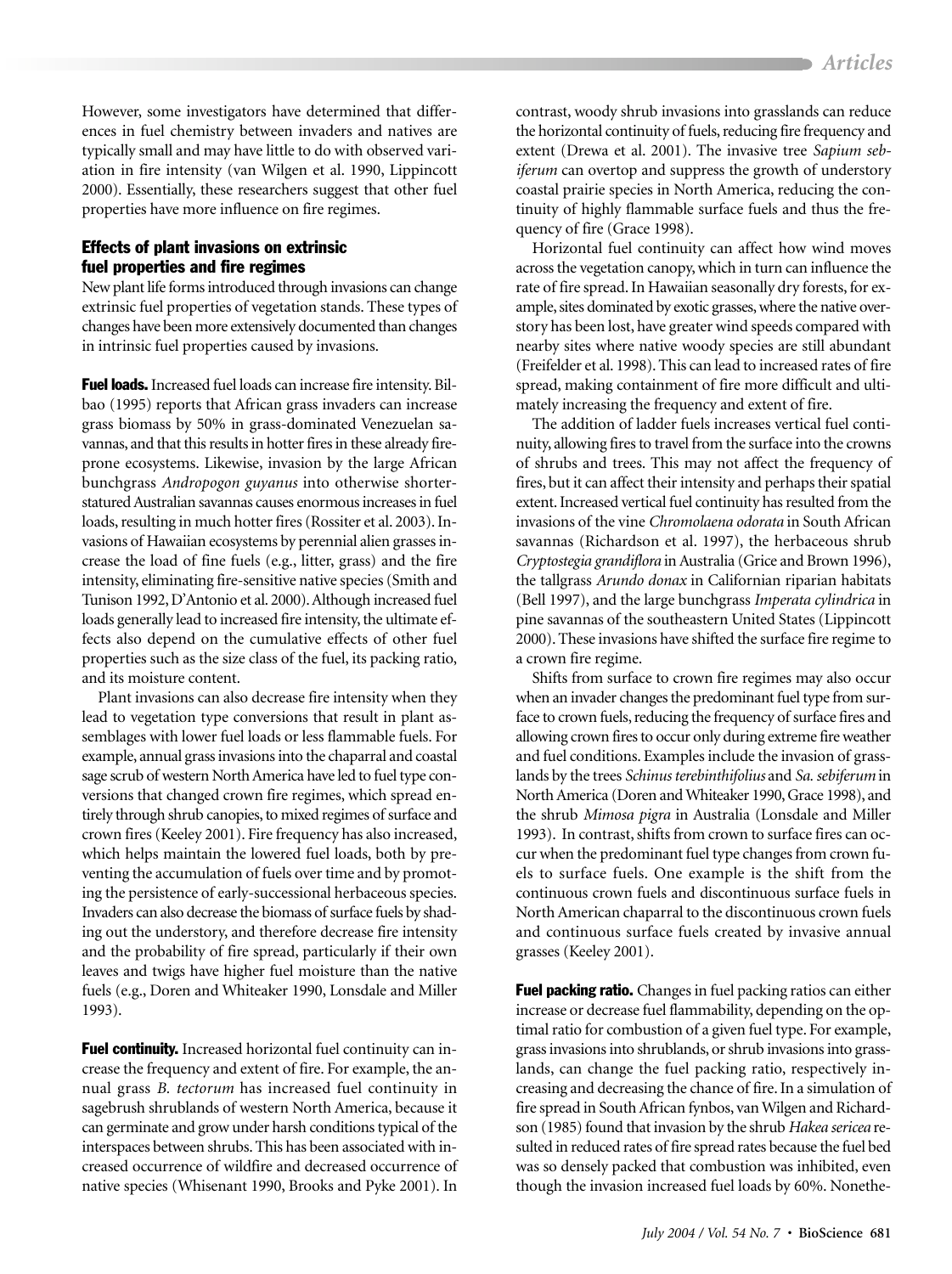

*Figure 2. The invasive plant–fire regime cycle. Green, phase 1; yellow, phase 2; orange, phase 3; red, phase 4.*

less, using the same simulation models, these authors concluded that fires can spread during extreme weather conditions, and the increased fuel load can result in fires that are much more intense than in uninvaded sites.

# The invasive plant–fire regime cycle

Fuel properties can be directly changed by the addition of invasive plants (e.g., Whisenant 1990) or indirectly changed by alteration in the amount and species composition of native plants, caused by the competitive effects of the invaders (D'Antonio et al. 1998). Fuels are also affected by alterations to ecosystem properties (e.g., nitrogen cycling, soil organic matter) that feed back to affect vegetation, and especially by the dominance of the invasive plant species. Whatever the mechanisms, the effects of invaders will be transient unless the invader can persist and thrive under the new conditions its presence has helped create. Invaders can shift fire regimes into self-perpetuating, alternative stable states (*sensu*Westoby et al. 1989) only when there is a net positive feedback between the regime characteristics and the invading species.

We present a multiphase conceptual model describing these dynamics, which we call the invasive plant–fire regime cycle (figure 2). This is an expansion of the grass–fire cycle of D'Antonio and Vitousek (1992) and takes into account the wide range of possible interrelationships between invasive plants, fuels, and fire regimes.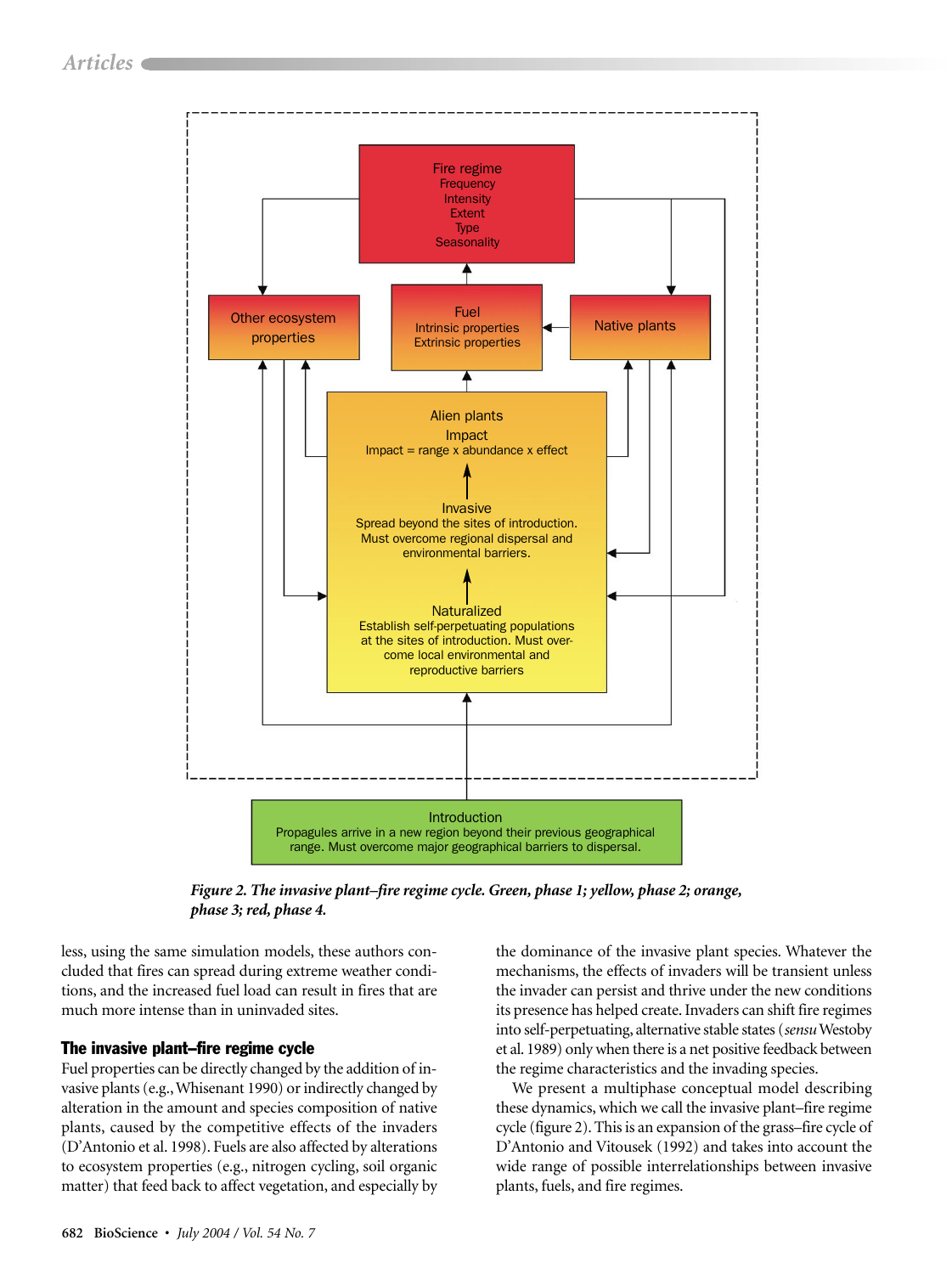**Phase 1.** To fully understand the invasive plant–fire regime cycle, one must first consider the evolutionary history of potential invaders and the habitats they may invade, in addition to their fuel characteristics. Species' adaptations to specific fire regimes within their native range may shed light on their ability to persist under similar fire regimes elsewhere. For example, an annual species that evolved with frequent fire may be adapted to establish and reproduce rapidly after fire and may include a self-burial mechanism for its seeds to protect them from mortality during subsequent fires. This type of species would be preadapted for similar frequent, low-intensity fire regimes elsewhere, whether these regimes were naturally created by native fuels or altered as a result of changes in fuel structure caused by plant invasions. The ability of an invader to eventually create a selfsustaining invasive plant–fire regime cycle depends on its ability to persist under the new regime it creates. These and other considerations are critical in prescreening species for possible exclusion from management regions, as we discuss in more detail later in this article.

Phase 2. The second phase of the cycle is the introduction of propagules into a new region, which requires the invader species to overcome significant geographical barriers to dispersal (Richardson et al. 2000). If additional barriers to survival and reproduction can be overcome, then the species can naturalize, establishing self-perpetuating populations. Many populations of alien species do not spread away from localized habitats such as roadsides, urbanized or agricultural areas, and the margins of ecological regions with harsh environmental conditions (e.g., deserts). Species that can overcome these dispersal and environmental barriers become invasive (*sensu* Richardson et al. 2000). Fire or other disturbances that can reduce the vigor of resident plants and their ability to resist invasion, or alter environmental conditions to favor invaders, may shorten the phase between establishment and spread (e.g., King and Grace 2000).

Landscape patterns can greatly affect the invasion process. For example, the mosaic patchwork of oak savanna and chaparral in the foothills of the Sierra Nevada in North America places alien-dominated savannas in close proximity to largely uninvaded chaparral. Following fire, the extent of alien invasion into chaparral is largely a race between aliens reaching the site and shrublands returning to their former closed-canopy condition (Keeley et al. 2003). Fire extent can affect this process, because the large perimeter-to-area ratio of small burns can make areas more vulnerable to invasion than larger fires (Turner et al. 1997).

**Phase 3.** The third phase of the cycle occurs when invasive plant species reach sufficient abundance across a large portion of an ecosystem to change native population, community, or ecosystem properties. Parker and colleagues (1999) suggest an integrated measure that is helpful in summarizing the primary factors associated with an invader's total ecological impact in phase 3 of our model. They propose the equation

```
I = R \times A \times E
```
where *I* is invader impact, *R* is geographical range (e.g., square kilometers), *A* is abundance (in numbers, biomass, etc.), and *E* is per capita effect. Thus, within a geographical location, the abundance needed to cause significant ecological impact is a function of the per capita effect, which refers to the specific effect of the invader within the context of the invaded ecosystem. Changes brought about by plant invasions may affect native plant and ecosystem properties, and create new fuel conditions that can alter fire behavior, but the fire regime is not altered until changes in fuel and fire behavior persist over subsequent fires in phase 4 of our model.

**Phase 4.** The final phase in this model, which completes the invasive plant–fire regime cycle, involves the perpetuation of altered fuel conditions and fire behavior characteristics over subsequent fire return intervals. At this point, the fire regime is said to be changed. The new regime persists as long as it positively reinforces the range, abundance, or effect of the invading species. This positive feedback may involve the elimination of the resident plants. For example, if the native plants recover from fire more slowly than the invaders, or if reduced fire frequency allows the invaders to overtop natives and drive them out, the invaders benefit from a less competitive environment under the altered fire regime. This feedback may also be enhanced if fire increases soil nutrient availability, promoting the growth and reproduction of invasive plants. Fire regimes can also benefit invading species directly. For example, decreased fire frequency and intensity may benefit invading species that are poorly adapted to frequent fire (e.g., *Sa. sebiferum;* Grace 1998), or increased fire frequency and intensity may benefit invaders that are fire resistant. In summary, if invaders alter a fire regime, and if the net effects of the altered regime on the invaders are positive, then an invasive plant–fire regime cycle is created.

# Preventing or mitigating the invasive plant–fire regime cycle

Management of invasive plants can occur at any spatial scale, from an entire continent to a small plot of land. Most commonly, these species are managed at the scales of individual nations, states or territories, counties or townships, and parks or reserves. Systems designed to evaluate the effects of plant invasions and prioritize them for control should ideally be independent of spatial scale or, at least, be directly applicable to the various spatial units at which invasive plants are commonly managed. We present such a system for evaluating and prioritizing invasive plants at each of the four phases leading to the establishment of an invasive plant–fire regime cycle (figure 3).

Species that are not yet introduced. The most effective way to prevent invasive plants from altering fire regimes is by preventing their initial introduction. This requires pre-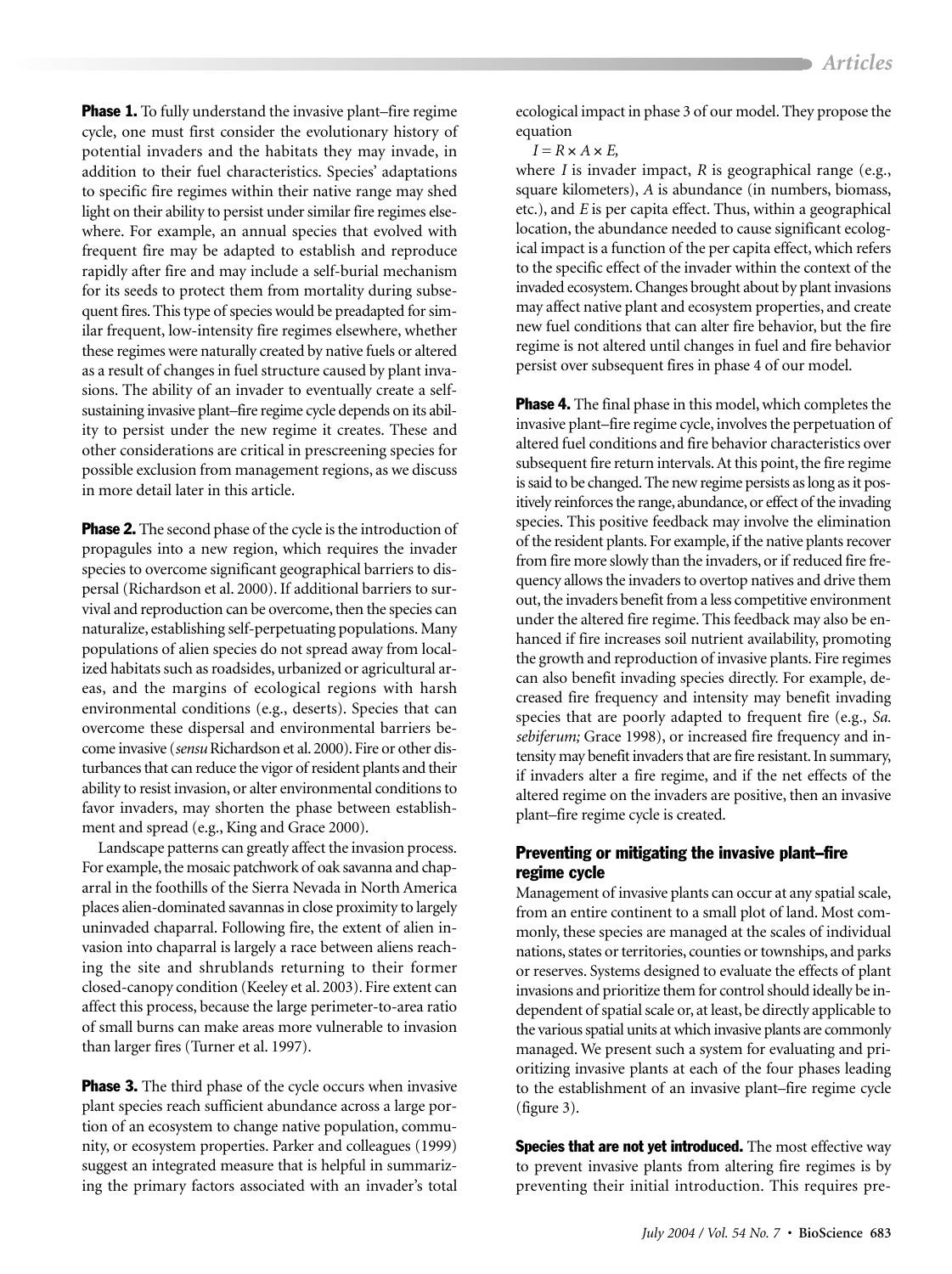

## *Figure 3. A system to evaluate the effects of invasive species and prioritize them for control and restoration of preinvasion conditions at various stages of the invasive plant–fire regime cycle.*

screening criteria that include the potential for species to alter fuel and fire regime characteristics in the management region of interest. Plant species that have not yet invaded a region need to be evaluated for their potential to naturalize, become invasive, cause ecological impact, and eventually alter fire regimes (figure 3). Species with a high potential to alter fire regimes should be prioritized for exclusion from the region. Prescreening species to determine whether their introduction should be prevented is typically done at the national level. In the United States, preventing the introduction of potentially fire regime–altering plants does not effectively occur, because the interdiction at points of entry focuses on species legislated as federal noxious weeds (see *www. aphis.usda.gov/ppq/weeds/noxiousweedlist.pdf*), and this list does not generally include fire-altering species. The same can be said for the exclusion of these species from most states, because interdiction at that scale focuses on statelisted noxious weeds. Noxious weeds are typically listed because of their threats to agriculture, aquatic systems, and other economic sectors, and not because of their threat to ecosystem properties such as fire regimes. Two plantscreening systems proposed for Australia (Virtue et al. 2001) and for the South African fynbos (Tucker and Richardson 1995) include potential effects of fire regimes; however, these systems have not yet been implemented at national scales.

Naturalized or invasive species. Species that have naturalized or become invasive need to be evaluated for their potential to cause significant ecological impact (figure 3). Species with a high potential to cause a negative impact need to be prioritized for control. These species often qualitatively change ecosystem properties. For example, a nitrogen-fixing shrub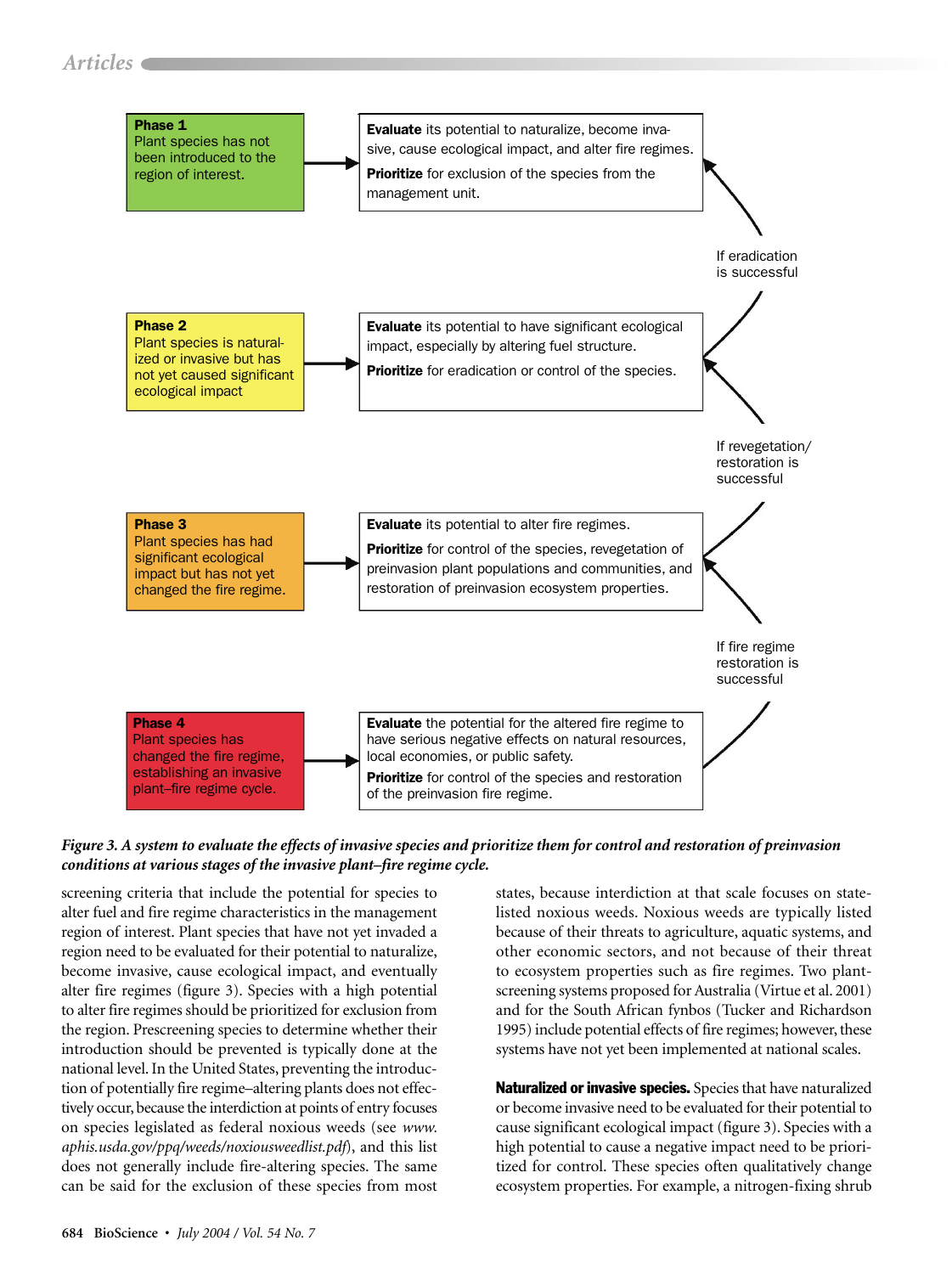# Box 1. Management options for breaking the invasive plant–fire regimes cycle and restoring the pre-invasion fire regime.

#### **If invaders promote any aspect of fire regime, then consider:**

#### **Managing fuels**

- Eradicating or reducing the dominance of the invaders that alter fuel structure.
- Vegetating with fire-resistant plants that can compete with invaders and reduce their effects on the fuelbed.
- Creating firebreaks by green-stripping or mechanical methods to protect native landscapes from recurrent fire.
- Manipulating other ecosystem properties/processes necessary to restore preinvasion vegetation and fire regime characteristics.
- Limiting land-use activities that increase the dominance of invaders and their effects on fuelbeds and fire regimes, while promoting those that reduce invader effects.

#### **Managing ignition sources**

• Adopting local ordinances to reduce the frequency of ignitions by humans.

#### **If invaders suppress any aspect of fire regime, then consider:**

#### **Managing fuels**

- Eradicating or reducing the dominance of the invaders that alter fuel structure.
- Vegetating with plants that restore preinvasion fuel structure, or otherwise increase its flammability.
- Using mechanical or chemical treatments to increase fuel flammability.
- Manipulating other ecosystem properties/processes necessary to restore preinvasion vegetation and fire regime conditions.
- Limiting land-use activities that increase the dominance of invaders and their effects on the fuelbed and fire regime, while promoting those that reduce invader effects.

#### **Managing ignition sources**

- Using prescribed fire after the fuelbed has been altered to increase its flammability.
- Using prescribed fire when weather conditions permit burning (e.g., high winds, high temperature, low humidity).

that invades a grassland with no native nitrogen fixers could qualitatively change both fuel-bed structure and soil nutrient cycling, which in turn may negatively affect native plant species and confound revegetation efforts. Alternatively, species that only cause quantitative ecosystem changes may be less likely to cause significant ecosystem impact. For example, alien annual grasses invading native annual grasslands may not dramatically affect fuel beds or other ecosystem properties, although relatively large quantitative changes can have significant negative ecosystem effects (e.g., Mack et al. 2001).

Species with significant ecological impact. Species that have already caused significant ecological impact, but have not changed the fire regime, need to be evaluated for their potential to alter fuels and fire regimes under any of the environmental conditions that occur in the region (figure 3). Species with a high potential to alter fire regimes should be prioritized for control. In addition, restoration of preinvasion plant community and ecosystem properties may be necessary. In general, species that introduce qualitatively novel fuel characteristics should be considered greater threats than those that may only quantitatively change fuel conditions. An invasion that introduces a novel fuel type could be a tree or shrub invading a grassland, whereas an invasion that only quantitatively changes an existing fuel type could be an annual grass invading a grassland. If the invader has also significantly altered native plant populations or communities, or changed ecosystem properties other than fire regimes, then additional effort may be required to restore native species and preinvasion native fuel conditions.

Species that have changed the fire regime. When a species has already changed one or more characteristics of the fire regime, the altered regime needs to be evaluated for its potential to have negative effects on natural resources, local economies, and public safety (figure 3). Such effects on the landscape may include loss of wildlife habitat, promotion of subsequent invasions by other alien species, altered watershed functioning, loss of tourist appeal, and increased fire-associated hazards. Species with a high potential to cause negative effects through altered fire regimes need to be prioritized for control, and the preinvasion plant community, fuel, fire regime, and other ecosystem properties need to be restored.

A range of management options are available that may mitigate the negative effects of altered fire regimes and restore plant communities to preinvasion conditions (box 1). The options used depend on whether the invader is a fire promoter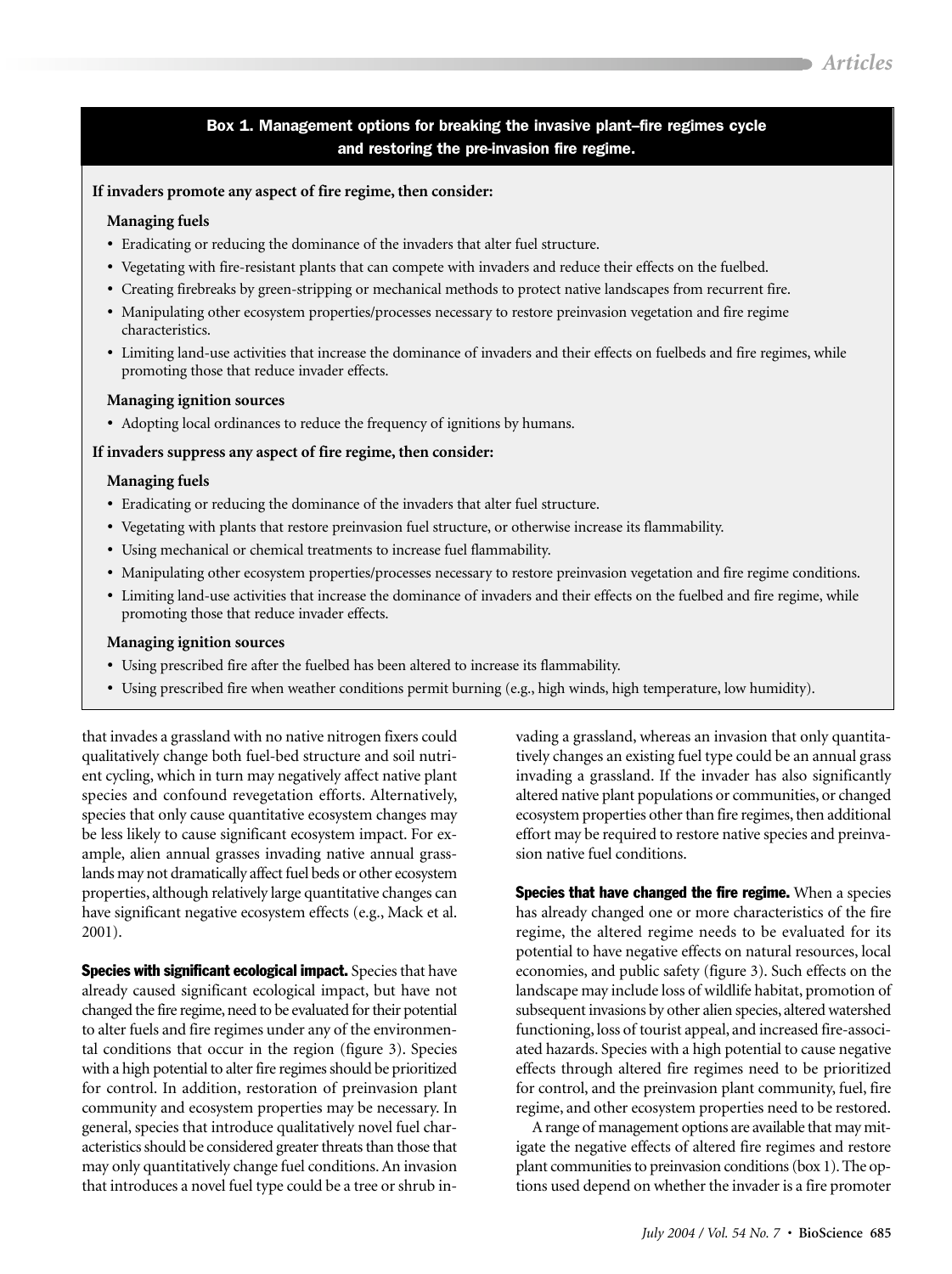

*Figure 4. Relative cost and probability of success for management actions designed to prevent or mitigate the invasive plant–fire regime cycle.*

or fire suppressor, whether there is remaining native habitat that can be protected, and to what extent a native species pool exists that can be used for restoration or revegetation.

Restoration of preinvasion conditions can often require managing both fuels and ignition sources (box 1). For example, mature stands of *Sa. sebiferum* that invade prairie ecosystems suppress fire by shading out understory surface fuels (Grace 1998).When these stands are removed using mechanical or chemical treatments, native surface fuels often recover on their own to the point where fire can be reintroduced. Periodic burning at preinvasion return intervals can then be used to benefit native prairie species and kill small size classes of encroaching *Sa. sebiferum* trees (Grace 1998).

In other cases, it may not be possible to restore communities to their preinvasion state. For example, fire-enhancing tropical grasses from Central America and Africa have invaded seasonally dry habitats in the Hawaiian Islands. The increased occurrence of fire has resulted in the complete loss of native forest in some regions, but not in others, because of differences in the native species pool (D'Antonio et al. 2000). In seasonally dry habitats where the native forest has disappeared with increased fire frequency, Tunison and colleagues (2001) found that it was not possible to restore the original native species, and instead created new assemblages of native species that are fire tolerant and can coexist with the native grasses. In other circumstances, alien species may be used in postfire revegetation to compete with invaders and re-create preinvasion fuel characteristics that help restore altered fire regimes. For example, alien species such as the bunchgrass *Agropyron deser-*

*torum* have been seeded into postfire landscapes in the Great Basin desert of North America to suppress growth of the alien annual grass *B. tectorum* and thereby reduce fuel continuity and flammability (Hull and Stewart 1948). The use of one alien species to reduce the negative ecological effects of another is often controversial, and at the very least, the longterm effects of such practices should be carefully considered beforehand.

## The costs and probabilities of successful prevention or mitigation efforts

One of the few certainties of invasive plant management is that exclusion of potentially threatening species before they invade, or at least early detection and rapid response at the very early stages of invasion, is the most cost-effective and successful way to prevent their negative ecological and economic impacts (Naylor 2000, Rejmánek and Pitcairn 2002). This is especially true in the prevention and mitigation of the invasive plant–fire regime cycle (figure 4). During phase 1, management approaches can completely focus on exclusion of the invasive species. There may be economic costs associated with exclusion (e.g., for ornamental horticulture or livestock forage plants), but these costs are often dwarfed by the potential long-term costs of inaction. In addition, the cost of control is lowest, and the probability of successful management is highest, during this initial phase. When a species is introduced and becomes invasive during phase 2, management costs begin to rise and the probability of successful prevention or mitigation of negative effects begins to decline, but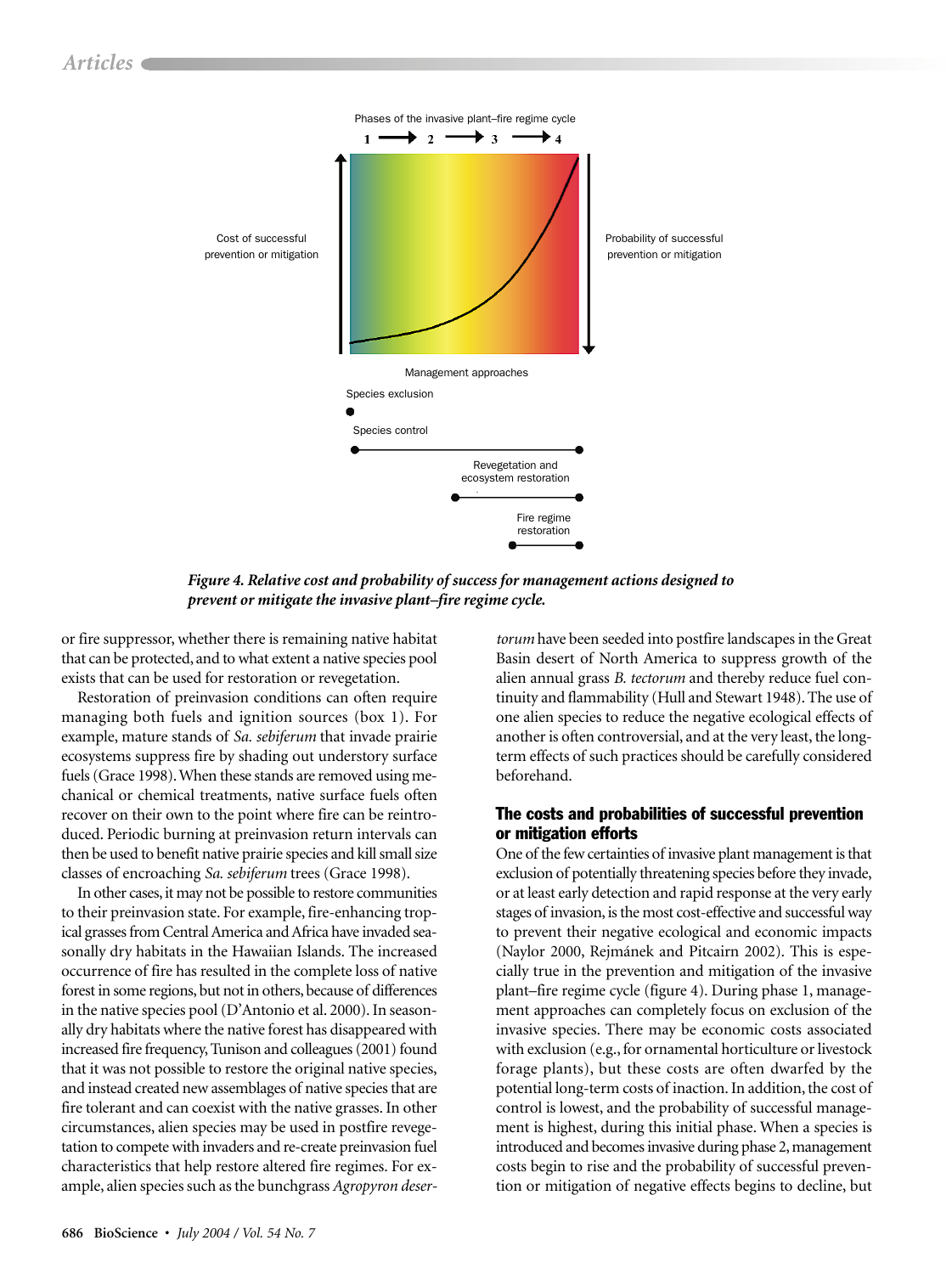management can still focus entirely on the invasive species. In contrast, once phase 3 begins, management must focus not only on the invader but also on revegetating altered plant communities and restoring altered ecosystem processes. Phase 4 adds the task of restoring preinvasion fire regimes. Thus, at each subsequent phase of the invasive plant–fire regime cycle, additional management considerations are added, costs increase, and the probability of successful management decreases (figure 4). At the latter stages of this cycle, it will do little good to focus only on controlling the invader if the native fire regime, other ecosystem properties, and native plant communities need to be restored as well.

#### Summary

Plant invasions can affect native ecosystems in many different ways, and effective management is greatly facilitated when the mechanisms that promote invasion and lead to subsequent ecological impacts are understood. We have presented a general conceptual model describing interrelationships between plant invasions and fire regimes. Many of these relationships are not widely recognized, such as the potential ways that plant invasions can suppress fire. One of the purposes of this article was to highlight all the possible interrelationships between plant invasions and fire regimes, so that land managers and others will take them into consideration when they design systems for screening potential new invaders before introduction and for setting priorities to manage invasions that have already occurred.

To take our predictive power to the next level, it would be particularly useful if we could compare the relative threats posed by different types of changes in fuel structure brought about by plant invasions. For example, under what conditions is fuel continuity rather than fuel load more important in altering fire regimes, and when do changes result in significant ecological or economic impacts? Clearly there is much that we still do not know about the effects of plant invasions on fire regimes and about managing both the invading species and the altered fire regime. We hope the information presented in this article will help to spark new research evaluating the ways that invading plants affect fuel properties and fire regimes. Research should focus both on the mechanisms by which invasive plant–fire regime cycles become established and on the management tools that can be used to reverse these changes or otherwise mitigate their negative effects.

## Acknowledgments

This article was the result of a symposium titled "Fire and Invasive Plant Ecology and Management: The Need for Integration to Effectively Restore Ecosystems," held at the Ecological Society of America's annual meeting, 4–9 August 2002. Financial support for this symposium was provided by the Joint Fire Science Program of the US Department of the Interior and the US Department of Agriculture Forest Service (*http://jfsp.nifc.gov*). This work was also supported by Joint Fire Science Program projects "Pre-Fire Fuel Manipulation Impacts on Alien Plant Invasion of Wildlands" (01B-3-2- 08) and "Fire and Invasive Grasses in Western Ecosystems" (00-1-2-04). We thank Robin Tausch, Jan van Wagtendonk, and three anonymous reviewers for their helpful suggestions for improving the manuscript.

## References cited

- Bell GP. 1997. Ecology and management of *Arundo donax* and approaches to riparian habitat restoration in southern California. Pages 103–113 in Brock J, ed. Plant Invasions: Studies from North America and Europe. Leiden (The Netherlands): Backhuys.
- Bilbao B. 1995. Impacto del regimen de quemas en las caracteristicas edaficas, produccion de materia organica y biodiversidad de sabanas tropicales en Calabozo, Venezuela. PhD dissertation, Instituto Venezolano des Investigaciones Cientificas, Caracas, Venezuela.
- Blydenstein DW. 1967. Tropical savanna vegetation of the llanos of Colombia. Ecology 28: 1–15.
- Braithwaite RW, Lonsdale WA, Estbergs JA. 1989. Alien vegetation and native biota in tropical Australia: The spread and impact of *Mimosa pigra.* Biological Conservation 48: 189–210.
- Brooks ML. 1999. Alien annual grasses and fire in the Mojave Desert. Madroño 46: 13–19.
- Brooks ML, Esque TC. 2002. Alien annual plants and wildfire in desert tortoise habitat: Status, ecological effects, and management. Chelonian Conservation and Biology 4: 330–340.
- Brooks ML, Pyke DA. 2001. Invasive plants and fire in the deserts of North America. Pages 1–14 in Galley KEM, Wilson TP, eds. Proceedings of the Invasive Plant Workshop: The Role of Fire in the Control and Spread of Invasive Species. Tallahassee (FL): Tall Timbers Research Station.
- Cowling RM. 1987. Fire and its role in coexistence and speciation in Gondwanan shrublands. South African Journal of Science 83: 106–112.
- D'Antonio CM. 2000. Fire, plant invasions, and global changes. Pages 65–93 in Mooney HA, Hobbs RJ, eds. Invasive Species in a Changing World. Washington (DC): Island Press.
- D'Antonio CM, Mahall B. 1991. Root overlap and interference for soil moisture between an invasive succulent and two native shrub species. American Journal of Botany 78: 885–894.
- D'Antonio CM, Vitousek PM. 1992. Biological invasions by exotic grasses, the grass/fire cycle, and global change. Annual Review of Ecology and Systematics 23: 63–87.
- D'Antonio CM, Hughes RF, Mack M, Hitchcock D,Vitousek P. 1998. Response of native species to the removal of non-native grasses in a Hawaiian woodland. Journal of Vegetation Science 9: 699–712.
- D'Antonio CM, Dudley TL, Mack M. 1999. Disturbance and biological invasions: Direct effects and feedbacks. Pages 143–452 in Walker L, ed. Ecosystems of Disturbed Ground. Amsterdam: Elsevier.
- D'Antonio CM, Tunison JT, Loh R. 2000. Variation in impact of exotic grass fueled fires on species composition across an elevation gradient in Hawai'i. Austral Ecology 25: 507–522.
- DeBano LF, Neary DG, Ffolliott PF. 1998. Fire's Effects on Ecosystems. New York: John Wiley and Sons.
- Doren RF, Whiteaker LD. 1990. Effects of fire size on different size individuals of *Schinus terebinthifolius.* Natural Areas Journal 10: 107–113.
- Drewa P, Peters DPC, Havstad KM. 2001. Fire, grazing, and honey mesquite invasion in black grama–dominated grasslands of the Chihuahuan Desert: A synthesis. Pages 31–39 in Galley KEM, Wilson TP, eds. Proceedings of the Invasive Plant Workshop: The Role of Fire in the Control and Spread of Invasive Species. Tallahassee (FL): Tall Timbers Research Station.
- Freifelder RP, Vitousek PM, D'Antonio CM. 1998. Microclimate effects of fire-induced forest/grassland conversion in seasonally dry Hawaiian woodlands. Biotropica 30: 286–297.
- Gill AM, Hoare JRL, Cheney NP. 1990. Fires and their effects on the wet-dry tropics of Australia. Pages 159–178 in Goldammer JG, ed. Fire in the Tropical Biota: Ecosystem Processes and Global Challenges. Heidelberg (Germany): Springer-Verlag.